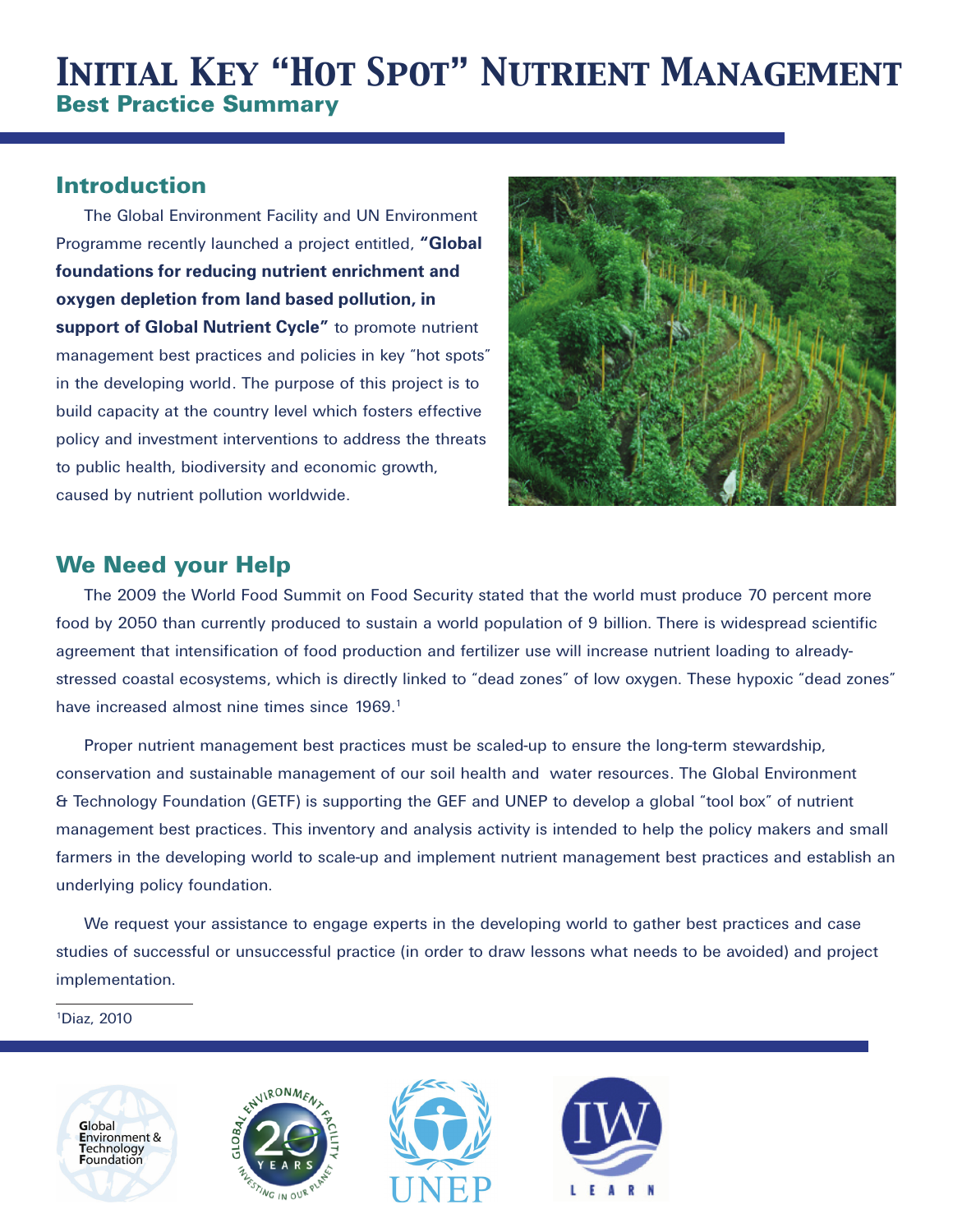### Current Best Management Practice Inventory

There are many examples of nutrient management best practices that are implemented in specific countries or regions. The current global inventory contains 290 nutrient management best management practices for predominantly for agriculture The research supporting these practices comes from over 55 organizations including the GEF, UNDP, NRCS, EU and the World Bank. A significant amount of the research was conducted in the Danube River Basin in central and Eastern Europe. Another area that has considerable information about nutrient reduction is the Chesapeake Bay watershed in the U.S. In total, the "tool box" contains practices and other interventions from 55 different countries in North and South America, Europe, Africa and Asia. The research suggests improvements in agriculture, aquaculture, livestock, manure and wastewater practices can be achieved to reduce the level of nutrients entering our soils and waterways.

### Initial Observations and Findings

There is substantial data and information available from the U.S. and European Union. In large part government agencies and other stakeholders agree that systems of practices, local, on-farm conditions and whole farm planning are the appropriate strategies for promoting proposer nutrient management and nutrient use efficiency. While there are "pockets" of success in the developing world, higher technology solutions from the developed world may not be easy to replicate or scale for small holders in the developing world. The majority of projects and practices are from three "hot spot" regions: 1) The Lake Victoria basin; 2) Chilika Lake; and, 3) Manila Bay. More practices and cases must be collected and analyzed from key "hot spots" to draw sufficient conclusions regarding the potential for practice replication and scaling.

The following are key findings and observations across the three "hot spot" regions:

- Scarcity of fertilizers thus the need to investigate biofertilizers, composts and concepts like micro-dosing.
- Many of the areas are already degraded so there is a need to control erosion, keep the ground covered yet have a viable agriculture system. This is where the major projects appear to be headed.
- The small size of farms presents an additional barrier to implementation of best practices. Overcoming this will take a concerted effort by all parties. It will likely be necessary to adapt the systems approach to function at the small farm scale or to look at opportunities to aggregate small farm parcels into agro-environmental management systems to allow application of conservation systems at a landscape rather than parcel scale.
- Alternatively, development of low cost "mini" versions"

of a system of eight BEPs (and others) identified during work in Central and Eastern Europe for the GEF that could be adopted by small land holders with or without subsidy or external support should be pursued. Technical assistance could be provided in this scenario to help assure the BEPs are installed and/or managed to provide expected water quality impacts.

- Systems of practices seem appropriate for all "hot spot" regions:
	- **Nutrient Management**
	- **Manure Management**
	- **Wetland Restoration/Creation**
	- **Riparian Buffers**
	- Conservation Tillage/Erosion Control
	- **Cover Crops**
	- **Grazing Management**
	- • Ecological/Organic Production Systems

\*It is important to note that current project and practice information is inconsistent and challenging to collect, making it important to engage experts and other developing world stakeholders to gather more in depth data and information.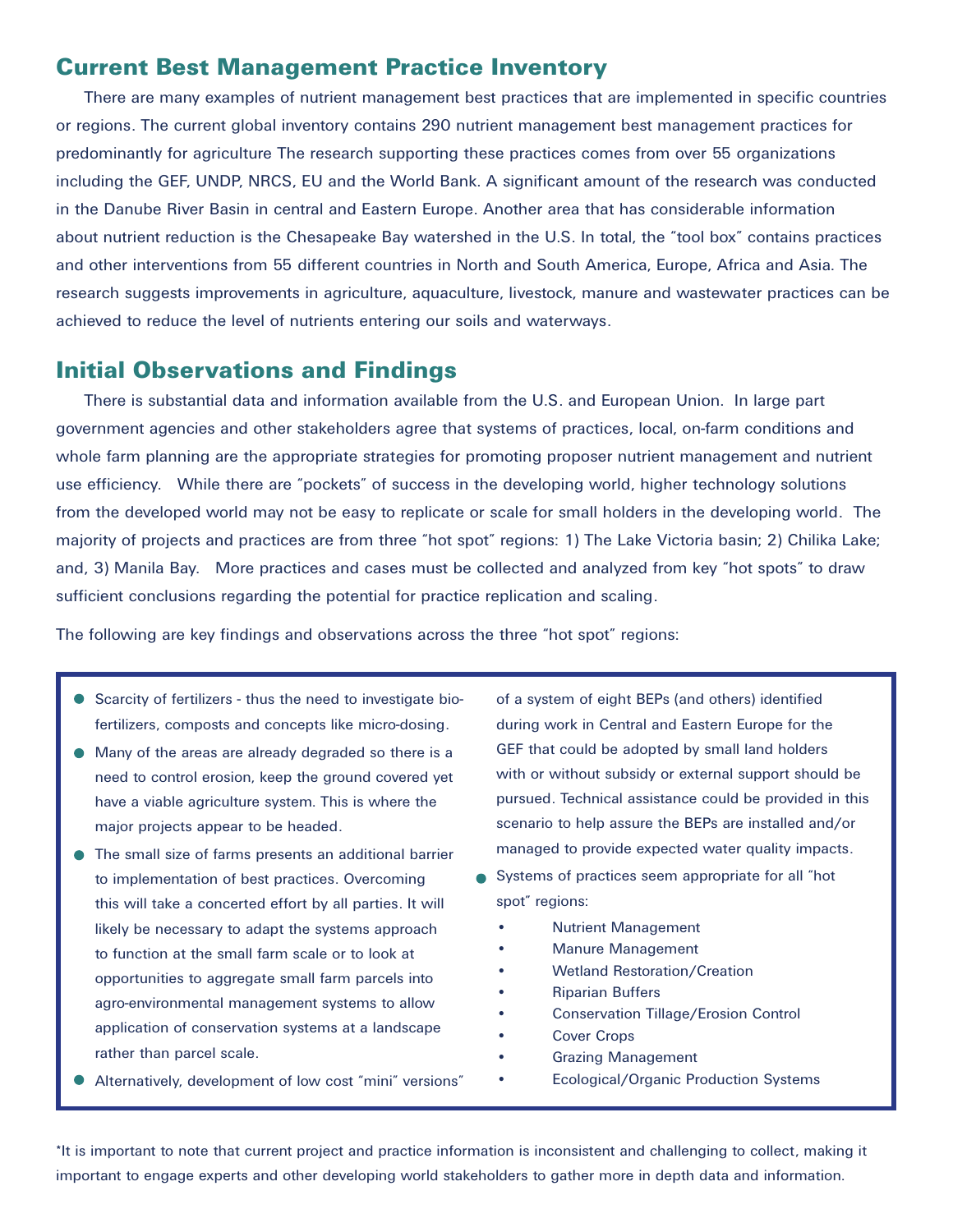## Initial "Hot Spot" Findings

Key discussion of specific "hot spot" region observations and recommendations is as follows:

#### Chilika Lake

There is an emphasis on bio-fertilizers since the high cost and limited availability of synthetic fertilizers

makes using bio-fertilizers a viable option. There needs to be some cross-utilization among "hot spots" of approaches to nutrient use efficiency and the 4R's (Right Rate, Right Placement, Right Timing and Right Form). For instance, the "micro-dosing" approach being developed in the Lake Victoria arena is a tool that should be used in nutrient management planning to help optimize nutrient use efficiency as well as nutrient-source efficiency. The project on using seaweed as a sink for N in waters should be expanded to include re-use of harvested seaweed as a bio-fertilizer either as a dried product or a component of compost.

It would be useful to explore the 4R's in relation to the use of bio-fertilizers especially at micro-dosing levels. Some thought regarding customizing the 4R's to small holder applications should also be considered

### Lake Victoria Basin

The value of soil testing was highlighted as a fundamental component of nutrient

management. Knowing soil test results and having an association between soil levels and crop needs is invaluable to avoid situations where a valuable commodity, e.g., rock phosphate, can be used where most

> The "micro-dosing" approach is a tool that should be used in nutrient management planning to help optimize nutrient use efficiency as well as nutrient-source efficiency. This should be part of a 4R's approach for specific Lake Victoria conditions. This approach should be added to the nutrient management training module. The development of a model for organic and inorganic nutrient sources as a tool to make recommendations is a worthwhile goal.